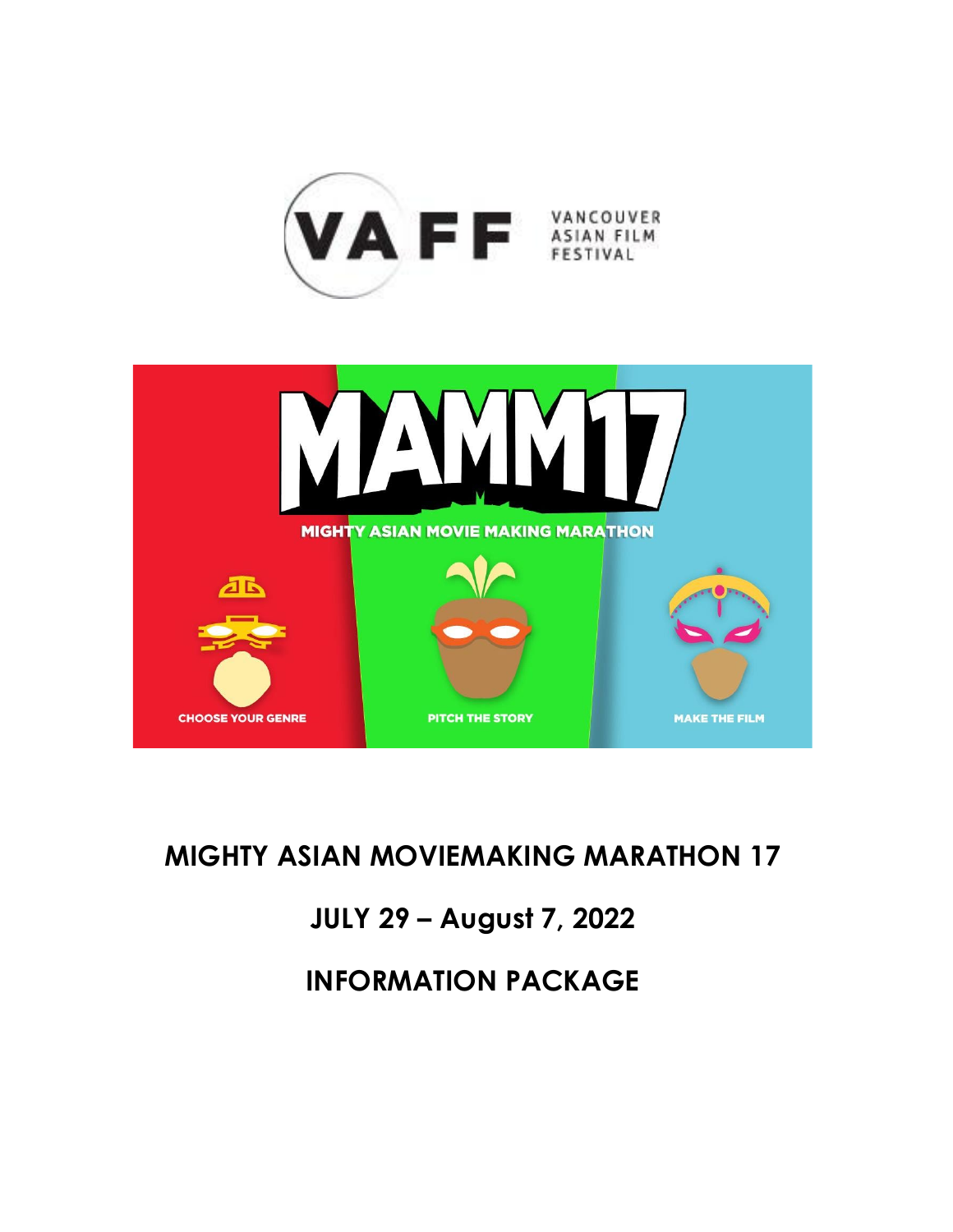## **TABLE OF CONTENTS**

| MIGHTY ASIAN MOVIEMAKING MARATHON 17                 | 1              |
|------------------------------------------------------|----------------|
| JULY 29 – August 7, 2022                             | 1              |
| <b>INFORMATION PACKAGE</b>                           | $\mathbf{1}$   |
| <b>KEY DATES</b>                                     | 3              |
| 10 MINUTE SHORT CATEGORY                             | 3              |
| 1 MINUTE ULTRA SHORT CATEGORY                        | 3              |
| <b>WHAT'S NEW THIS YEAR</b>                          | $\overline{4}$ |
| <b>REGISTRATION</b>                                  | $\overline{4}$ |
| <b>10 MINUTE SHORT CATEGORY</b>                      | $\overline{4}$ |
| 1 MINUTE ULTRA SHORT CATEGORY                        | 5              |
| ELIGIBILITY (ALL CATEGORIES)                         | 5              |
| PRIZES, PERKS & PROMOTIONS (ALL CATEGORIES)          | 6              |
| \$1,000 PRODUCTION SUBSIDY (10 MINUTE CATEGORY ONLY) | $\overline{7}$ |
| <b>RULES &amp; REGULATIONS</b>                       | $\overline{7}$ |
| <b>10 MINUTE SHORT CATEGORY</b>                      | $\overline{7}$ |
| 1 MINUTE ULTRA SHORT CATEGORY                        | 8              |
| <b>TECHNICAL SPECIFICATIONS</b>                      | 10             |
| <b>10 MINUTE SHORT CATEGORY</b>                      | 10             |
| 1 MINUTE ULTRA SHORT CATEGORY                        | 10             |
| <b>GENRE &amp; CREATIVE ELEMENT (ALL CATEGORIES)</b> | 10             |
| VIDEO PITCH GUIDELINES (10 MINUTE CATEGORY ONLY)     | 12             |
| WRITTEN PITCH GUIDELINES (1 MINUTE CATEGORY ONLY)    | 12             |
| <b>MARKETING (ALL CATEGORIES)</b>                    | 13             |
| MAMMENTORSHIP (ALL CATEGORIES)                       | 13             |
| COPYRIGHT (ALL CATEGORIES)                           | 13             |
| LOGO PLACEMENT (ALL CATEGORIES)                      | 14             |
| VISIBLE MINORITY CLASSIFICATION (ALL CATEGORIES)     | 14             |
| UBCP/ ACTRA PERFORMER REQUIREMENTS (ALL CATEGORIES)  | 14             |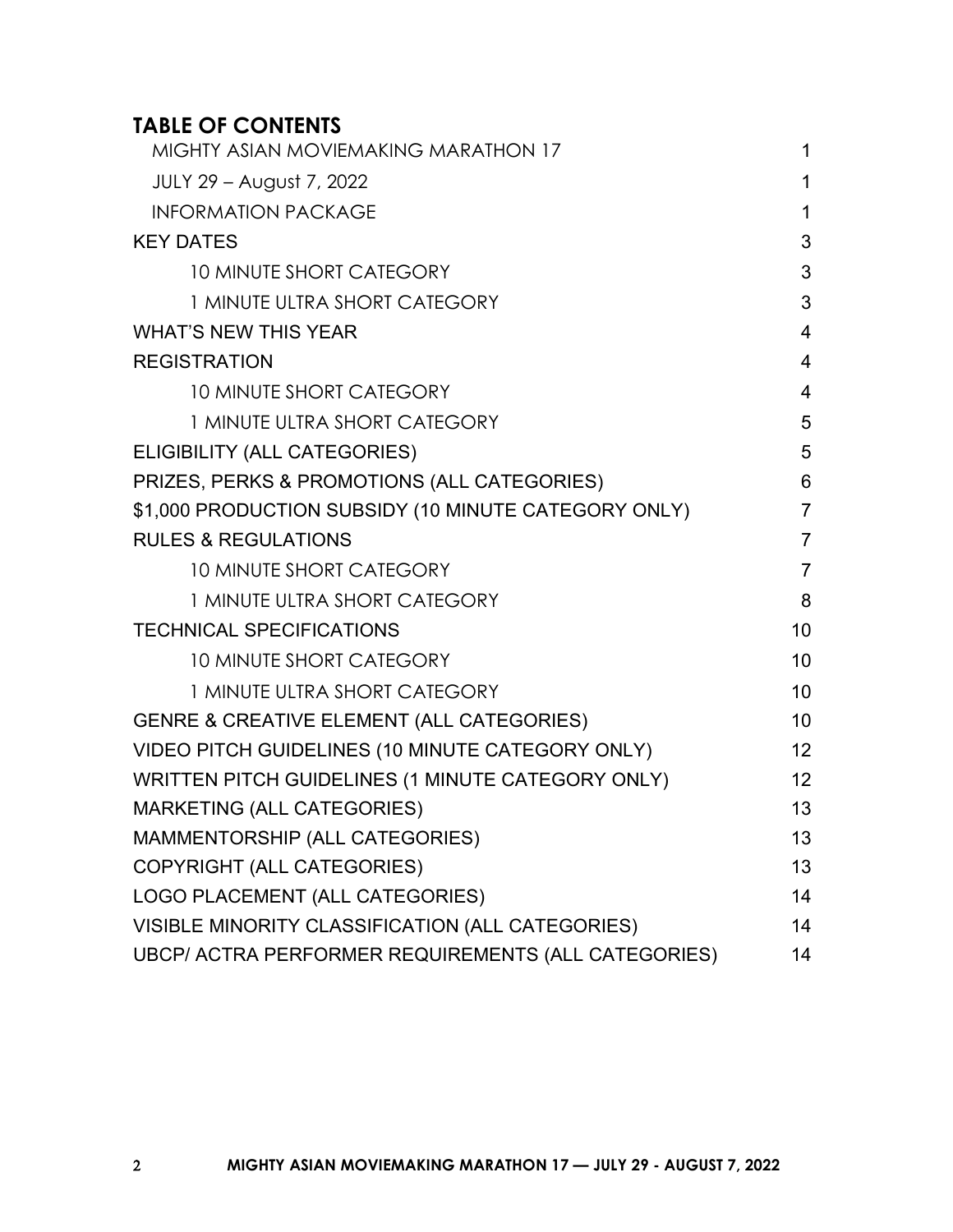### <span id="page-2-0"></span>**KEY DATES**

### <span id="page-2-1"></span>**10 MINUTE SHORT CATEGORY**

#### **REGISTRATION AND PAYMENT DEADLINE**

▪ **11:59 p.m. Pacific Time, Friday, June 24, 2022.**

#### **VIDEO PITCH SUBMISSION DEADLINE**

▪ **11:59 p.m. Pacific Time, Friday, June 24, 2022.**

### **VIDEO PITCH ADJUDICATION RESULTS ANNOUNCED**

▪ **By 9:00 p.m. Pacific Time, Wednesday, June 29, 2022.**

#### **MAMMENTORSHIP PROGRAM FOR SELECTED TEAMS**

▪ **TBA, Saturday - Sunday, July 9-10, 2022.**

#### **COMPETITION PERIOD: FILM PRODUCTION/ POST PRODUCTION**

▪ **12:00 a.m. Pacific, Friday, July 29, 2022 – 11:59 p.m. Pacific Time, Sunday, August 7, 2022.**

### **FINAL FILM SUBMISSION DEADLINE**

▪ **11:59 p.m. Pacific Time, Sunday, August 7, 2022.**

### <span id="page-2-2"></span>**1 MINUTE ULTRA SHORT CATEGORY**

#### **REGISTRATION AND PAYMENT DEADLINE**

▪ **11:59 p.m. Pacific Time, Friday, June 24, 2022.**

#### **WRITTEN PITCH SUBMISSION DEADLINE**

▪ **11:59 p.m. Pacific Time, Friday, June 24, 2022.**

#### **WRITTEN PITCH ADJUDICATION RESULTS ANNOUNCED**

▪ **By 9:00 p.m. Pacific Time, Wednesday, June 29, 2022.**

#### **MAMMENTORSHIP PROGRAM FOR SELECTED TEAMS**

▪ **TBA, Saturday - Sunday, July 9-10, 2022.**

#### **COMPETITION PERIOD:**

▪ **12:00 a.m. Pacific, Friday, July 29, 2022 – 11:59 p.m. Pacific Time, Sunday, August 7, 2022.**

#### **FINAL FILM SUBMISSION DEADLINE**

▪ **11:59 p.m. Pacific Time, Sunday, August 7, 2022.**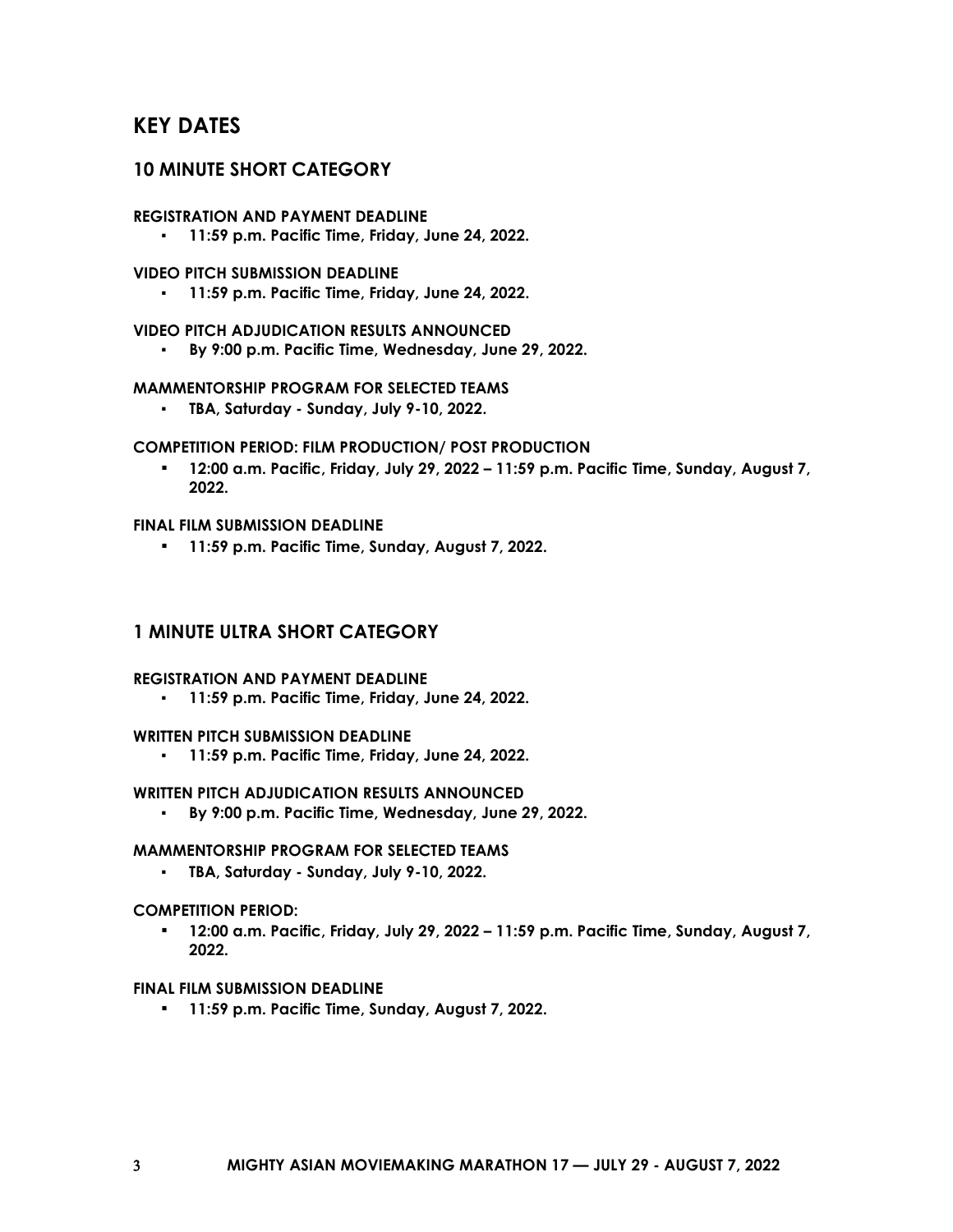### <span id="page-3-0"></span>**WHAT'S NEW THIS YEAR**

- 1. Selected 8 Teams of 10 Min. Shorts will receive \$1,000 per team. Conditions apply.
- 2. Submission period 3 weeks only! June 1 24, 2022.
- 3. Early Bird Submission period June 1 7: \$50 for 10 min Shorts; \$10 for 1 min Ultra **Shorts**
- 4. Regular Submission period June 8 24: \$60 for 10 min Shorts; \$15 for 1 min Ultra **Shorts**
- 5. For 10 minute Shorts, you must incorporate how you respond to the Creative Element "Representation" into your video pitch.
- 6. For 1 minute Ultra Shorts, MAMM is collaborating with [Elimin8Hate \(](https://www.elimin8hate.org/)E8) to bring awareness to their "ReClaim Your Name" campaign. The theme of "What's in a name?" must be reflected in your video and explained in your written pitch. (Details in Information Package.)
- 7. The 10 minute Short category will require a video pitch as usual, while the 1 minute Ultra Short category will also go through an adjudication process based on a Written Pitch.
- 8. All BC Film Production must follow [communicable disease prevention protocols](https://www.worksafebc.com/en/covid-19/covid-19-prevention) strictly, while any production occurring in other provinces should follow their provincial health and safety guidelines.
- 9. The MAMMentorship program will be held in the form of Webinars.
- 10. MAMM17 is open NATIONWIDE! Any Canadian or Permanent Resident can lead a Team to enter from anywhere in the country and will be sponsored to travel here for the MAMM 17 Gala Screening and Awards Presentation.

## <span id="page-3-1"></span>**REGISTRATION**

### <span id="page-3-2"></span>**10 MINUTE SHORT CATEGORY**

**FEE**

- **Early Bird Submission (June 1 – 7, 2022)** Non-refundable registration fee of **\$50 per team**.
- **Regular Submission (June 8 – 24, 2022)** Non-refundable registration fee of **\$60 per team**.
- Fee must be submitted at time of online registration.
- All registrations/payments must be made by the registration closing date/time of 11:59 p.m. Pacific Time, Wednesday, June 24, 2022.
- Registration is not considered complete and video pitch submissions will not be accepted until full payment of the registration fee has been received by VAFF.
- **Only online payments will be accepted.**

### **TEAM LEADER/CONTACT**

- Please send all correspondence to [mamm@vaff.org.](mailto:mamm@vaff.org)
- Each team must designate a leader (usually the primary contest registrant) who will be the main representative for communications between the team and the MAMM/ VAFF organizers, and to accept awards on behalf of the team.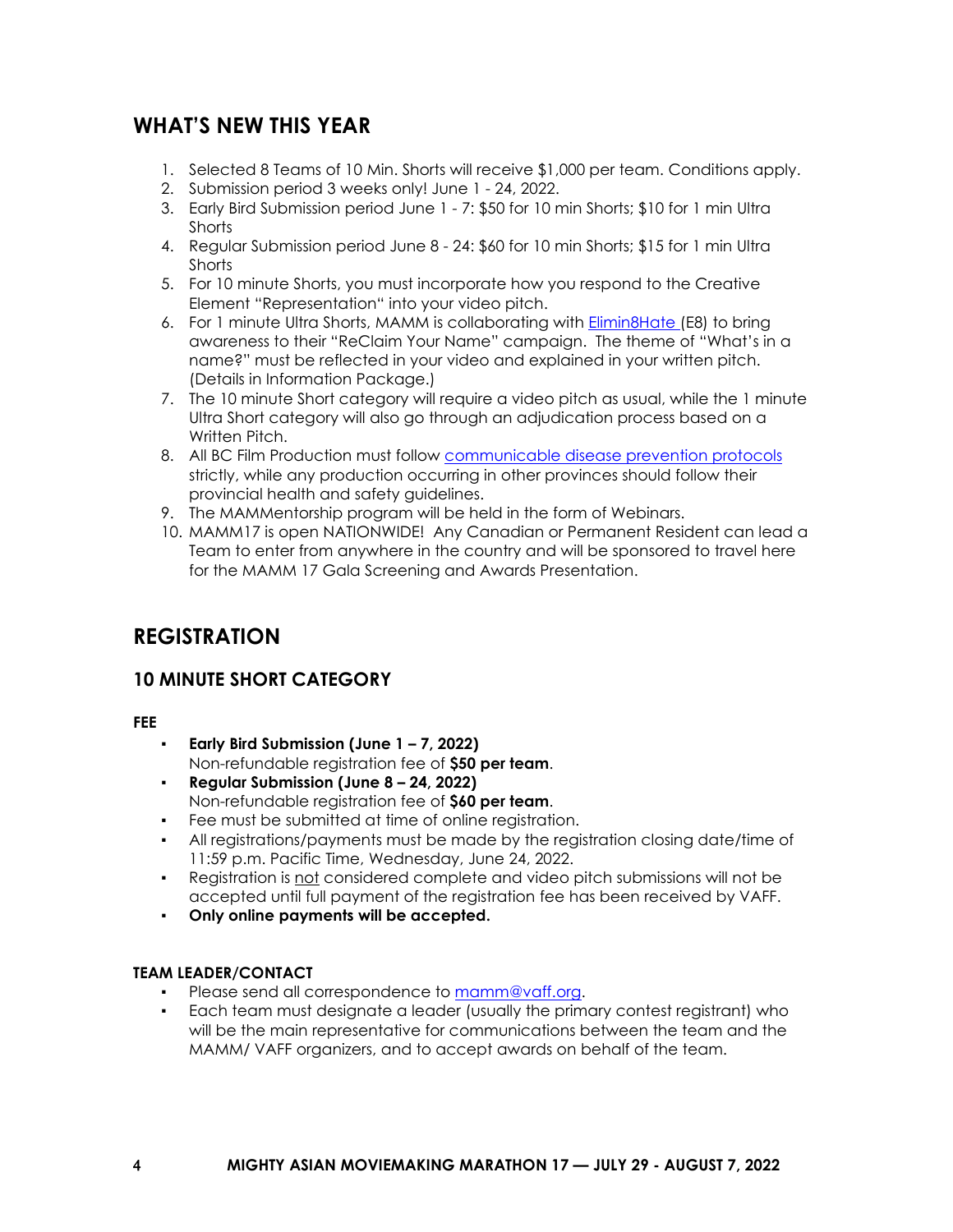### **REGISTRATION/CONTEST LIMIT**

- Online registration lin[k https://forms.gle/SE8RpmJ8PVwJsZ6C7](https://forms.gle/SE8RpmJ8PVwJsZ6C7)
- The video pitch download link, and password (as applicable) may be provided at time of registration or sent after registration to [mamm@vaff.org.](mailto:mamm@vaff.org)
- All video pitches must be submitted by 11:59 p.m. Pacific Time, Friday, June 24, 2022, or the team is disqualified.
- There is no limit to number of video pitches that meet submission and eligibility requirements to be accepted.
- A maximum of **eight (8) teams** that score the highest for their video pitches, will be selected for competition, asked to submit a script and to make their film.

### <span id="page-4-0"></span>**1 MINUTE ULTRA SHORT CATEGORY**

### **FEE**

- **Early Bird Submission (June 1 – 7, 2022)** Non-refundable registration fee of **\$10 per team**.
- **Regular Submission (June 8 – 24, 2022)** Non-refundable registration fee of **\$15 per team**.
- Fees must be submitted at time of online registration.
- All registrations/payments must be made by the registration closing date/time of 11:59 p.m. Pacific Time, Friday, June 24, 2022.
- Registration is not considered complete until full payment of the registration fee has been received by VAFF.
- **Only online payments will be accepted.**

### **TEAM LEADER/CONTACT**

- Please send all correspondence to [mamm@vaff.org.](mailto:mamm@vaff.org)
- Each team must designate a leader (usually the primary contest registrant) who will be the main representative for communications between the team and the MAMM/VAFF organizers, and to accept awards on behalf of the team.

### **REGISTRATION/CONTEST LIMIT**

- Online registration lin[k https://forms.gle/fB632m5E92WHYPkD7](https://forms.gle/fB632m5E92WHYPkD7)
- All written pitches must be submitted by 11:59 p.m. Pacific Time, Friday, June 24, 2022, or the team is disqualified.
- There is no limit to number of written pitches that meet submission and eligibility requirements to be accepted.

## <span id="page-4-1"></span>**ELIGIBILITY (ALL CATEGORIES)**

- Registrations are accepted from individuals in all provinces & territories in Canada.
- All key creative team members (e.g. Team Lead, Producer, Director, Writer, Cinematographer, Editor) and at least one (1) Lead Actor must be a resident of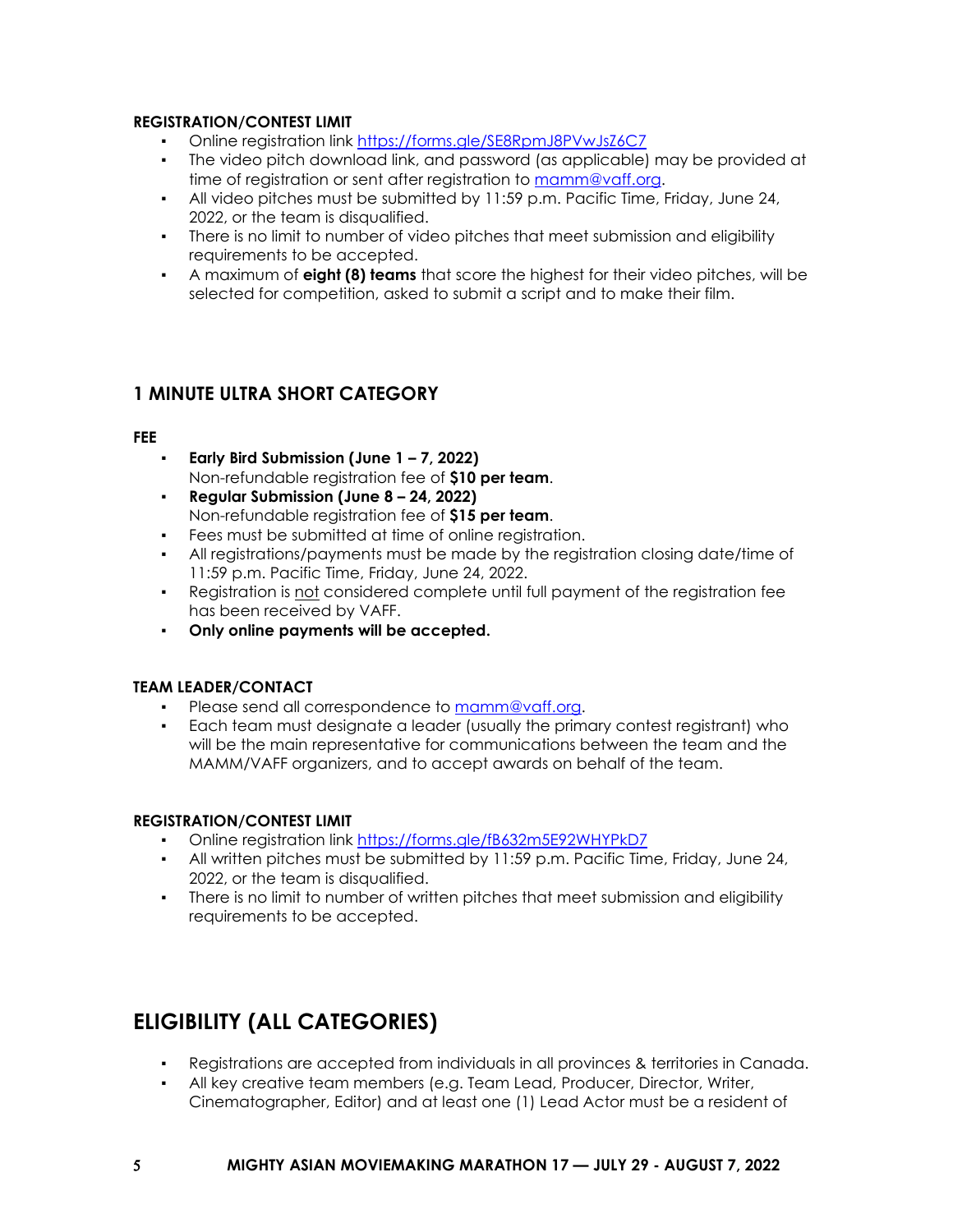Canada at the time of application and competition.

- Of the key creative members, at least **one must be from a Visible Minority (**<http://www23.statcan.gc.ca/imdb/p3Var.pl?Function=DEC&Id=45152>**) OR of Asian/mixed Asian heritage. Any team that does not have at least one key creative member from a Visible Minority or of Asian/mixed Asian heritage, is disqualified.**
- At least **one (1) lead actor** appearing in the final submitted film **must be of Asian/mixed Asian heritage. Any submitted film that does not have at least one lead actor/subject of Asian heritage/mixed Asian heritage is disqualified**.
- Members of VAFF's board and any advisory, executive or other committees are not eligible to compete.
- The submission, script and finished film cannot be part of an existing series (TV or online) or film project. Any film found **not to be created originally for MAMM will be disqualified and will not be screened.**
- Only narrative films will be accepted.
- By submitting, you are deemed to have considered and read, and are accordingly subject to, the below Rules & Regulations.
- Submitted films **must not contain subject matter that contravenes the Criminal Code** of Canada, such as explicit sexual or hate content.

## <span id="page-5-0"></span>**PRIZES, PERKS & PROMOTIONS (ALL CATEGORIES)**

Prizes & Awards:

- Cash prizes and industry in-kind prizes will be awarded for the following adjudicated categories.
	- Best Short Film Award
	- Best Director Award
	- Best Performance Award
	- Best Screenwriting Award
	- Best Cinematography Award
	- Best First Time Director Award
- In-kind prizes are given to the audience voted People's Choice Award winners.
	- The People's Choice Award: Best Short
	- The People's' Choice Award: Best Performance
- All the aforementioned winners will be announced and awarded at the MAMM Premiere Gala & Awards Presentation Event on August 26, 2022, and will be showcased at the 26th Annual Vancouver Asian Film Festival, November 3-13, 2022.

Perks & Promotions:

- \$1,000 Cash Production Subsidy for 10 minute Shorts. Conditions below.
- In-kind sponsorship support available to all teams towards production. Sponsor list to be announced during the MAMMentorship weekend and may be limited to BC productions. Distribution for the winning shorts may be available through VAFF media partners.
- VAFF may contact team leads to arrange for behind the scenes (BTS) filming during their production period.
- VAFF will provide digital and print promotion for the competing teams.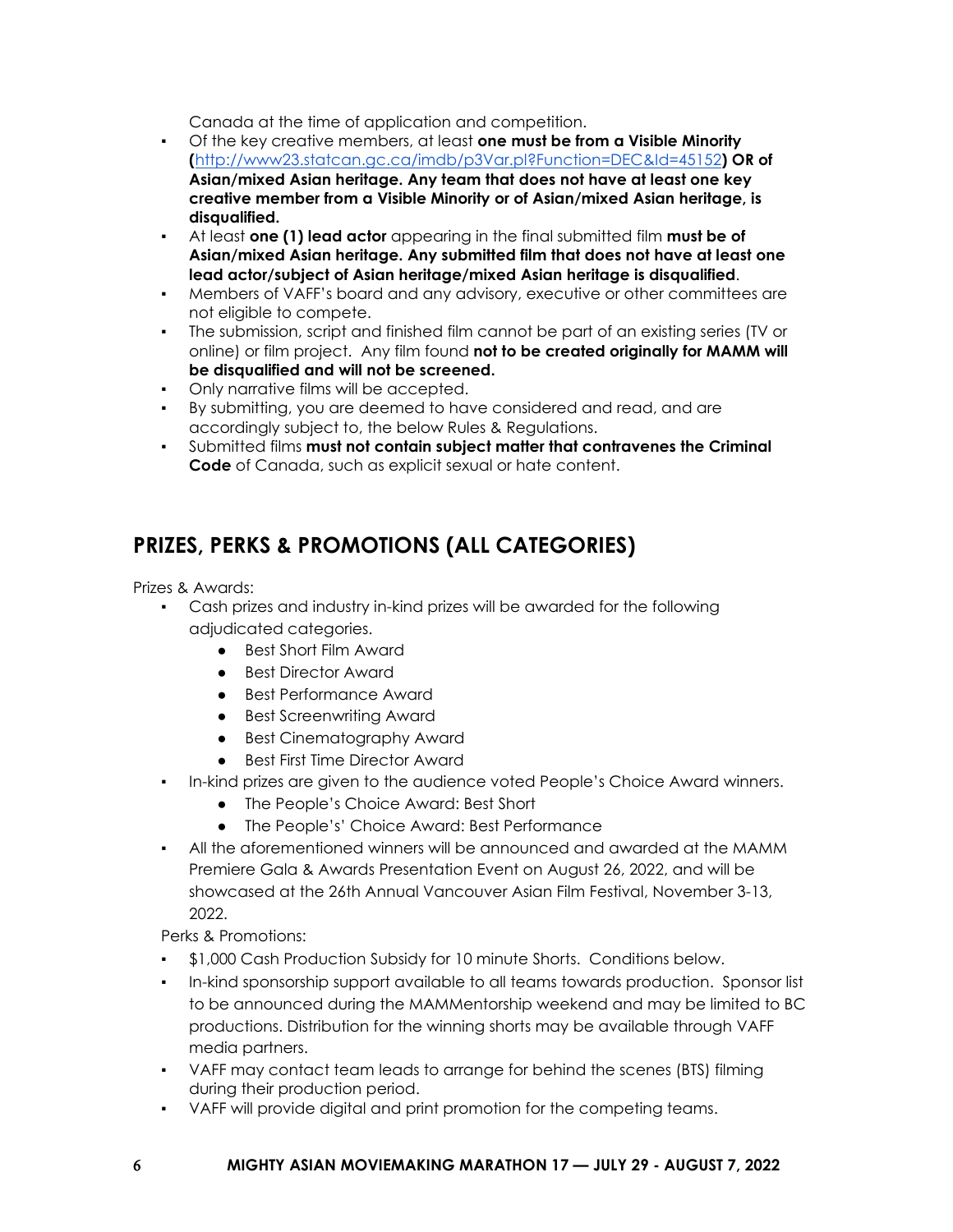- Additional prizes are given to the Best Ultra Short Film in collaboration with E8:
	- The Film will be showcased at the 2022 Elimin8Hate end of year fundraiser
	- 4 tickets to the Flimin8Hate fundraiser
	- The Film will be showcased on E8's social media platforms

## <span id="page-6-0"></span>**\$1,000 PRODUCTION SUBSIDY (10 MINUTE CATEGORY ONLY)**

- Only Top 8 selected 10 minute Shorts teams receive a one time cash subsidy from VAFF of \$1000 per team to be used towards pre-production, production or postproduction of the film only. Any misuse of funding will result in reimbursement to VAFF.
- 1 minute Ultra Shorts teams are not eligible for this cash subsidy.
- The funds will be distributed to team leaders on the weekend of MAMMentorship Workshops.
- Each team **must submit receipts and an Expense Report** to account for the legitimate use of the full \$1000 by the Final Film Submission Deadline. Failure to do so will result in **reimbursement** of the full amount or any portion unaccounted for.

## <span id="page-6-1"></span>**RULES & REGULATIONS**

### <span id="page-6-2"></span>**10 MINUTE SHORT CATEGORY**

- One entry per primary registrant, per category.
- Each designated key creative team member may hold more than one key creative position.
- The listed key creative members of a team may participate in **only one film** and be a **member of only one team**. Additional submissions by other members who have been listed in an earlier submission will all be **disqualified**. No refunds will be given.
- Teams are permitted to enter for both 10 minute and 1 minute categories.
- Teams must submit a video pitch by the deadline, or they will be disqualified.
- Teams must submit a script by the deadline, or they will be disqualified.
- **Submitted films that are significantly different from the video pitch and submitted script, will be disqualified.**
- **Submitted films should conform to the genre/genre combination specified at time of registration or they will forfeit a percentage of the final score**.
- **Submitted pitches and films must use the "creative element" provided below.**
- **Primary production (90% of creative activity) for all films must take place within the competition period,** between Friday – Sunday, July 29 - August 7, 2022.
- All teams are responsible for securing their own cast, crew, budgets, locations, permits, equipment, transportation, production facilities, copyright clearances, insurance, health and safety, completion, and for submitting any required material by the provided deadlines.
- As of April 8, 2022, employers are no longer required to have a COVID-19 Safety Plan and must follow communicable disease guidance on [WorkSafeBC i](https://www.worksafebc.com/en/covid-19/covid-19-prevention)nstead. Feel free to download the [Communicable Disease Prevention](https://www.worksafebc.com/en/resources/health-safety/books-guides/communicable-disease-prevention-guide-employers?lang=en) guide for details.
- Logos, wordmarks, trademarks, and trademarked names cannot be clearly visible/legible in the films without express proof of written permission by the registered owner of the logo, wordmark, trademark, or trademarked name.
- All music and lyrics used in a film must be either original, used with permission,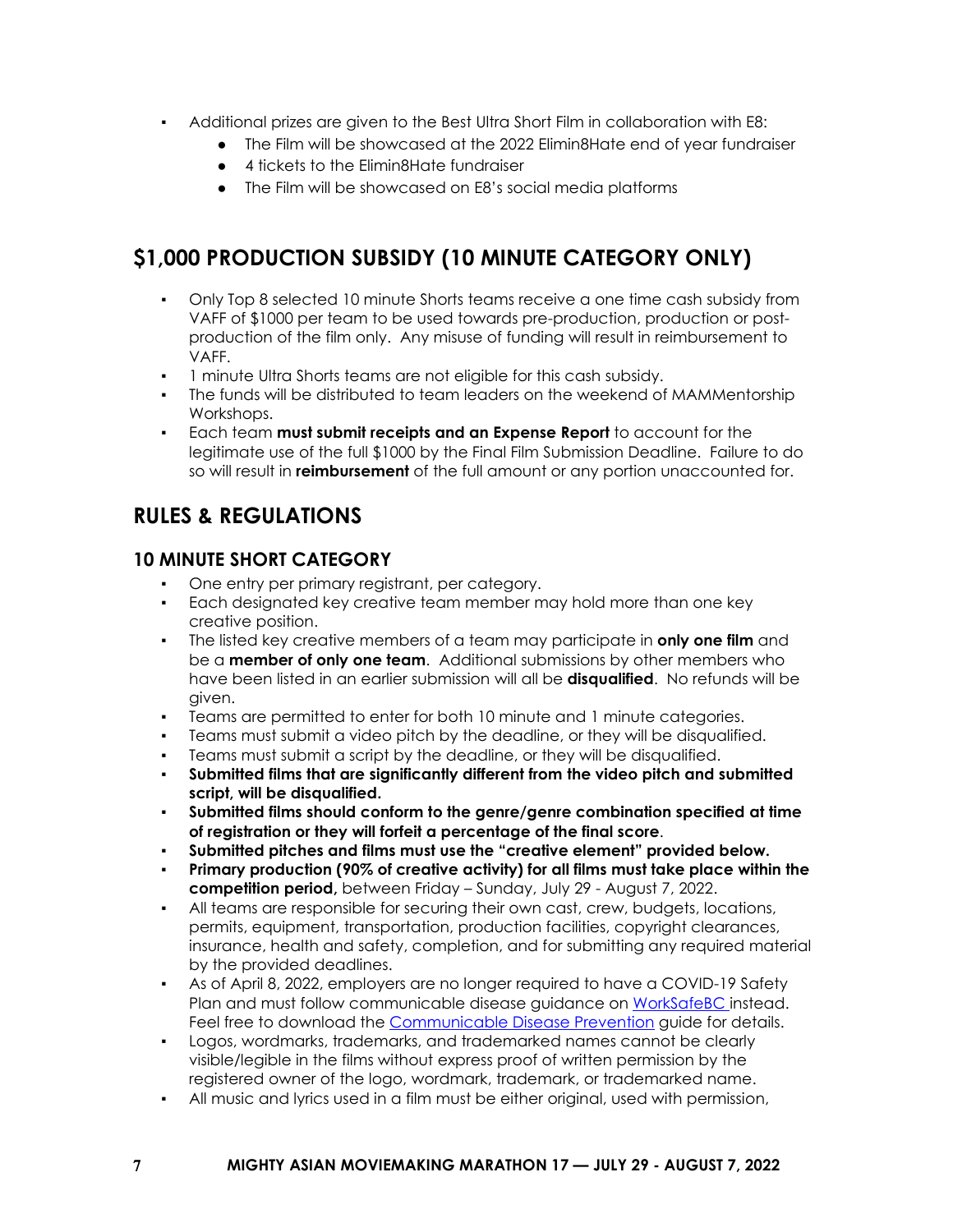under a Creative Commons license, and/or copyrights cleared, with proof.

- Stock footage and stills are permitted but cannot account for more than half of the footage used. Participants must have all rights to the stock footage/stills.
- Submitted films **must not be longer than 10 minutes (including titles and credits)**.
- Films must comply with specifications detailed in **TECH SPECS**.
- Teams may use any camera(s) to shoot their film but **deliver finished films in the above format and specifications**. MAMM reserves the right to convert the submissions to conform to screening format requirements.
- All credits and logos provided by VAFF must appear in the submitted film credits.
- **Film files must be submitted electronically by providing a download link/password to [mamm@vaff.org](mailto:mamm@vaff.org) by 11:59 p.m. Pacific Time, Sunday, August 7, 2022 or the film will be disqualified. Include:**
	- In the email subject line: "[Your Team Name] MAMM17 submission"
	- In the body of your email:
		- The category (10 Min Short)
		- The title of the film
		- The team name
		- The chosen genre
- **Electronic copies of completed final paperwork (releases/permissions/team lists/ expense reports/ receipts - forms provided) must be sent to [mamm@vaff.org](mailto:mamm@vaff.org) by 11:59 p.m. Pacific Time, Sunday, August 7, 2022, or the film will be disqualified**.
- All films that meet the qualifying criteria in these quidelines, will be screened at the MAMM premiere and awards presentation.
- The Registrant/Team give MAMM and the Vancouver Asian Film Festival the right to use all submitted films and any behind the scenes footage in their entirety for promotional and fundraising purposes, including use of clips and images on the website, at events, in advertising, fundraising and sponsorship materials and activities, and any media outlets.
- Subject to the above, rights to the submitted films and scripts remain the property of the Registrant/Team.

### <span id="page-7-0"></span>**1 MINUTE ULTRA SHORT CATEGORY**

- One entry per primary registrant, per category.
- Each designated key creative team member may hold more than one key creative position.
- The listed key creative members of a team may participate in **only one film** and be a **member of only one team**. Additional submissions by other members who have been listed in an earlier submission will all be **disqualified**. No refunds will be given.
- Teams are permitted to enter for both 10 minute and 1 minute categories.
- Teams must submit a written pitch by the deadline, or they will be disqualified.
- Submitted films that are significantly different from the written pitch will be **disqualified.**
- **Submitted films should conform to the genre/genre combination specified at time of registration or they will forfeit a percentage of the final score**.
- **Submitted films must include the creative element or they will be disqualified**.
- For the creative element, **What's in a name?** we ask that participants explore how a name (perhaps YOUR name) connects one to oneself and others, illustrates complexities, and is worthy of being celebrated. Please consider human names only.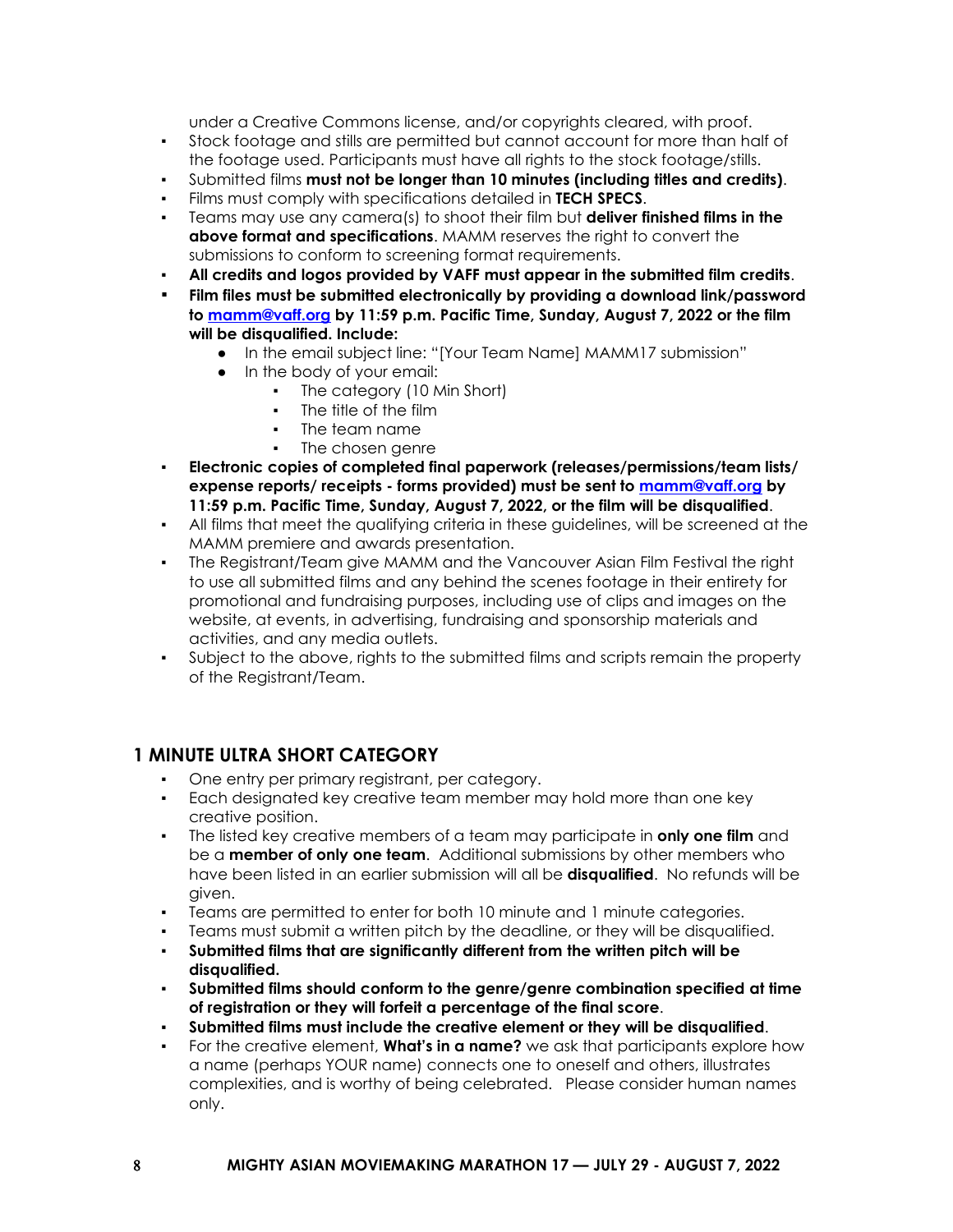- **Primary production (90% of creative activity) for all films must take place within the contest duration**, between Friday – Sunday, July 29 - August 7, 2022.
- All teams are responsible for securing their own cast, crew, budgets, locations, permits, equipment, transportation, production facilities, copyright clearances, insurance, health and safety, completion, and for submitting any required material by the provided deadlines.
- As of April 8, 2022, employers are no longer required to have a COVID-19 Safety Plan and must follow communicable disease guidance on [WorkSafeBC i](https://www.worksafebc.com/en/covid-19/covid-19-prevention)nstead. Feel free to download the [Communicable Disease Prevention](https://www.worksafebc.com/en/resources/health-safety/books-guides/communicable-disease-prevention-guide-employers?lang=en) guide for details.
- Logos, wordmarks, trademarks, and trademarked names cannot be clearly visible/legible in the films without express proof of written permission by the registered owner of the logo, wordmark, trademark, or trademarked name.
- All music and lyrics used in the film must be either original, used with permission, under a Creative Commons license, and/or copyrights cleared, with proof.
- Stock footage and stills are permitted but cannot account for more than half of the footage used. Participants must have all rights to the stock footage/stills.
- Submitted films **must not be longer than 1 minute (excluding titles and credits)**.
- **All credits and logos provided by VAFF must appear in the submitted film credits**.
- Registrants may use any camera(s), including smartphone cameras, to shoot their film. MAMM reserves the right to convert submissions to conform to online platform and/or theatrical screening format requirements.
- If applicable, films can also be submitted to the following additional specs: 640x640 pixels, with file bit rate of less than 35,000 Hz.
- **Film files must be submitted electronically by providing a download link/password or an attachment to [mamm@vaff.org](mailto:mamm@vaff.org) by 11:59 p.m. Pacific Time, Sunday, August 7, 2022, or the film will be disqualified. Include:**
	- o In the email subject line: "[Your Team Name] MAMM17 submission"
	- o In the body of your email:
		- The category (1 Min Ultra Short)
		- The title of the film
		- The team name
		- The chosen genre
- **Electronic copies of completed final paperwork (releases/permissions/team lists/ expense reports/ receipts - forms provided) must be sent to [mamm@vaff.org](mailto:mamm@vaff.org) by 11:59 p.m. Pacific Time, Sunday, August 7, 2022, or the film will be disqualified**.
- All films that meet the qualifying criteria in these guidelines, will be screened at the MAMM premiere and awards presentation.
- The Registrant/Team give MAMM and the Vancouver Asian Film Festival the right to use all submitted films and any behind the scenes footage in their entirety for promotional and fundraising purposes, including use of clips and images on the website, at events, in advertising, fundraising and sponsorship materials and activities, and any media outlets.
- Subject to the above, rights to the submitted films and scripts remain the property of the Registrant/Team.
- VAFF may, in its sole discretion, change, supplement or amend these rules from time to time, for any reason, and without prior notice or liability to you or any other person. In the event of any discrepancy or inconsistency between these Rules and the condition or explanations appearing on or accompanying an Entry or any advertisement with respect to the Competition, these Rules prevail.
- VAFF is not responsible or liable for: erroneous, late, incomplete or misdirected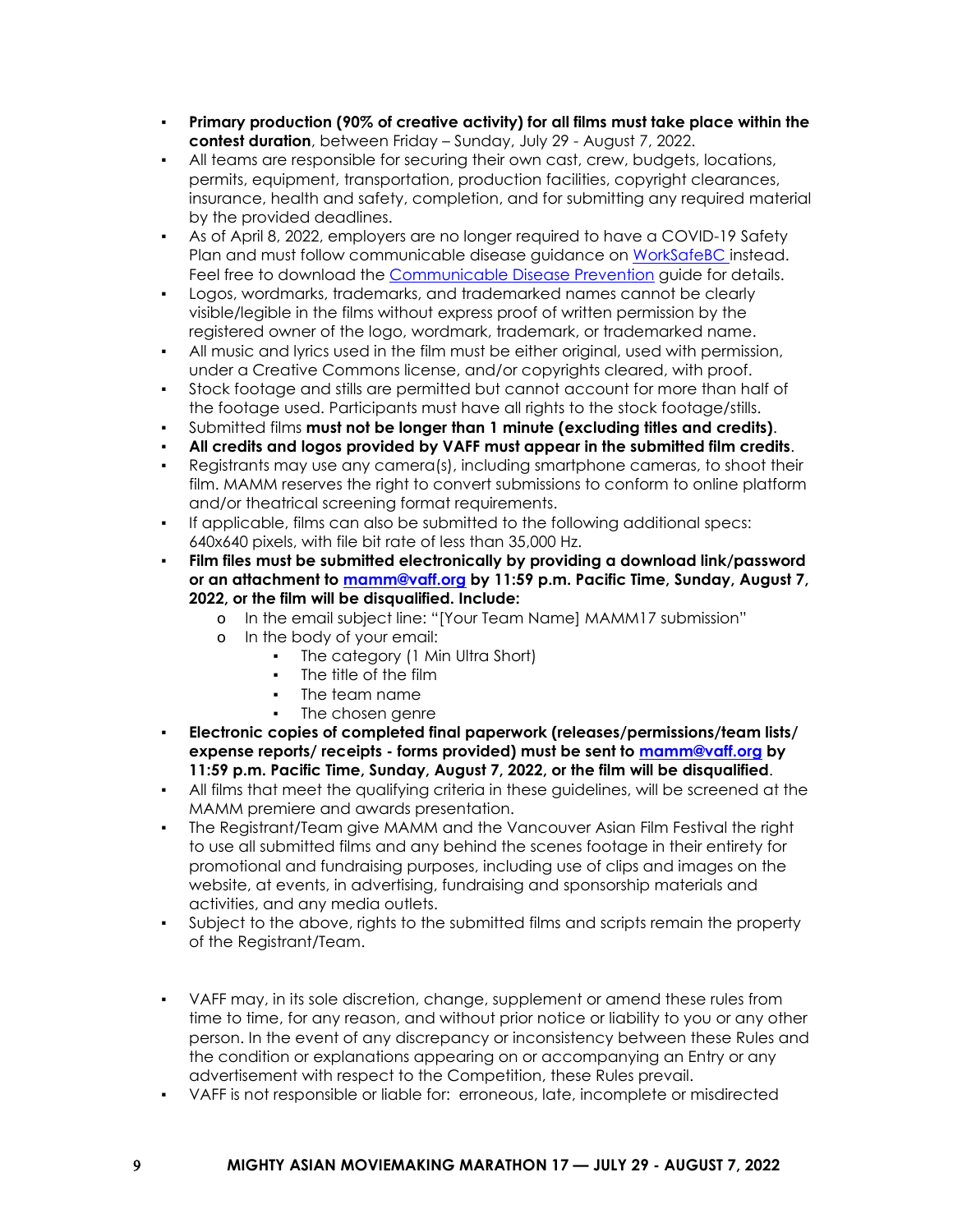submission, regardless of the cause; failure for any reason whatsoever of any competitor to receive any notifications; or any damage, loss, harm, injury, cost or expense arising from, connected with, or relating to the competition, regardless of the cause or any fault by VAFF or any person for whom they are responsible, and notwithstanding that any of those persons may have been advised of the possibility of the loss or damage being incurred.

## <span id="page-9-0"></span>**TECHNICAL SPECIFICATIONS**

### <span id="page-9-1"></span>**10 MINUTE SHORT CATEGORY**

- The digital file size of submitted films should not be more than **2GB**.
- **NTSC compliant, submitted electronically as a self-contained Quicktime file (with no proprietary codecs except those listed below), in the REQUIRED format of MPEG-4** (.mp4, .mov, .m4v) with the following specifications:
	- **RENDERED** in H.264/AVC compression.
	- **SHOT** in **23.98 fps progressive.**
	- **EDITED** and **OUTPUT** in **HD 1080p** (1920x1080).
	- **AUDIO RECORDED** at **48 kHz, stereo PCM encoding.**

### <span id="page-9-2"></span>**1 MINUTE ULTRA SHORT CATEGORY**

- The digital file size of submitted films should not be more than **2GB**.
- Films are ideally submitted as a **HD 1080p** (1920x1080).
- QuickTime file in **MPEG-4** format (.mp4, .mov, .m4v), frame rate **23.98fps** (frames per second)
- Use **H264 codec**
- Audio at **48 kHz, stereo PCM encoding** (if applicable).

## <span id="page-9-3"></span>**GENRE & CREATIVE ELEMENT (ALL CATEGORIES)**

- **A chosen genre must be clearly defined in the registration form.** E.g. Comedy, Drama, Horror, Sci-fi, Fantasy, Action or combo of genres, such as Horror Comedy.
- The contest **creative element** is "**Representation**" **must be incorporated** in the **final film** for all Shorts, and must be incorporated in the **video pitch** for Shorts. For Ultra Shorts, the theme is "What's in a name?" in the **written pitch** for Ultra Shorts, and **written statement** in the submission forms for Shorts and Ultra-Shorts.

### **REPRESENTATION** (10 mins Shorts):

This year's theme of VAFF is [Representation](https://vaff.org/2022-overview/) and shines a light on the experiences of Asian Canadians unseen in the film industry, address the obstacles and barriers that need to be overcome, and share success stories of Asian Canadians to serve as inspiration for up-and-coming filmmakers. The idea of Representation for MAMM's creative element can be broadened to explore stories from all aspects of life, showing representation in identity, ideology, preferences, taste, behaviour, and more.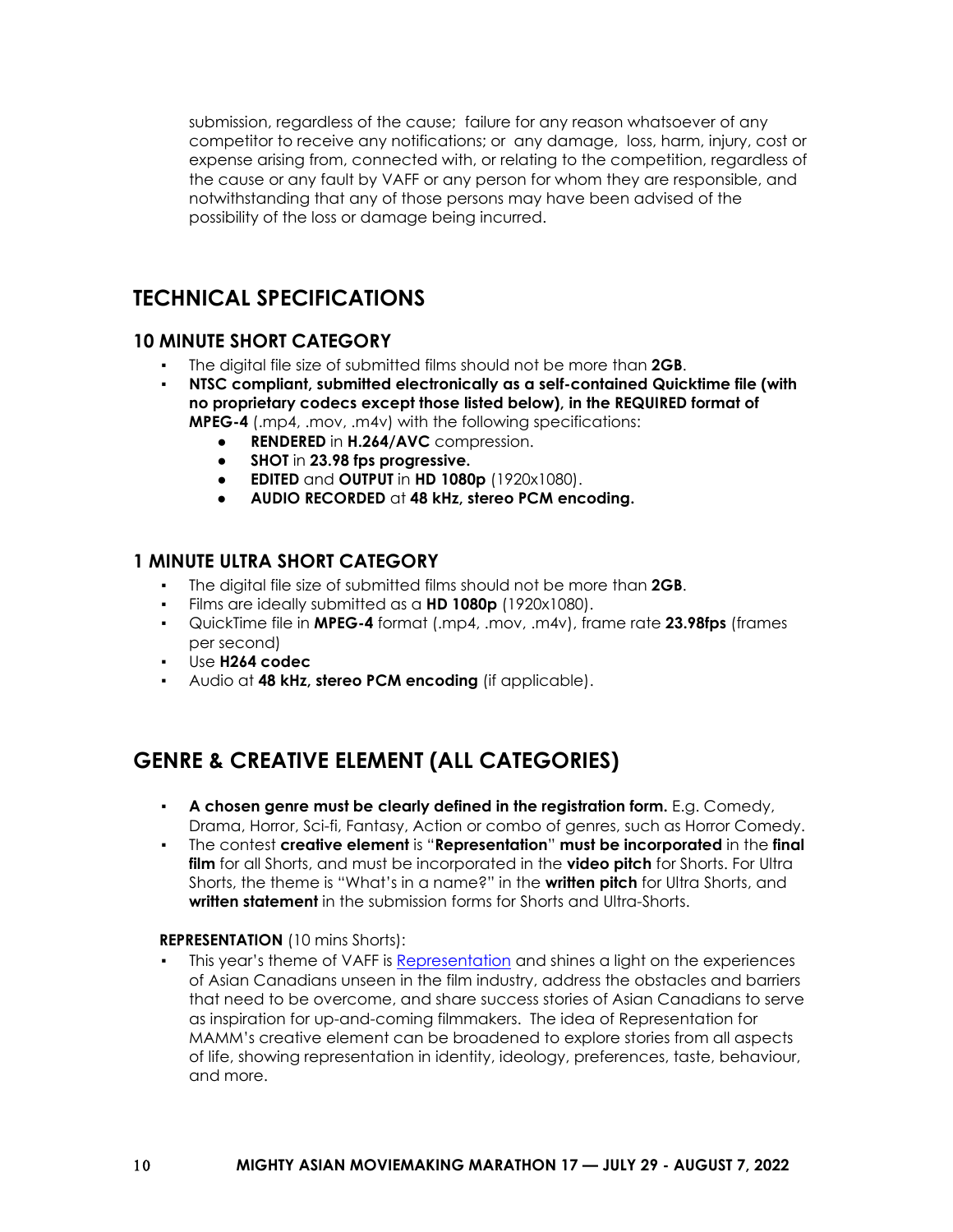#### **WHAT'S IN A NAME?** (1 min Ultra Shorts):

**[Elimin8Hate](https://www.elimin8hate.org/)** (E8) harnesses the power of arts, film, and media to educate, empower, and eliminate racism against Asian Canadians. In 2021, E8 launched ["ReClaim Your Name"](https://www.elimin8hate.org/ryn) (RYN), a viral TikTok campaign in which Asian Canadians reflected on the barriers they encountered from their non-Western names (please see [here](https://www.tiktok.com/@elimin8hate/video/6967114129546988806?refer=embed) for an example). This Summer, RYN will be relaunching to educate Canadians about the problematic othering of Asian names when programs such as Microsoft Word labels the names as misspellings through the "My name is not a typo" campaign.

As part of this campaign, E8 is proud to support the Mighty Asian Moviemaking Marathon (MAMM). The theme and rules are described below:

- Theme: "What's in a name?"- A name can reflect one's identity; heritage; relationship to family, friends, colleagues, community, society, and much more. Names can also evoke dualities and complexities as people navigate moments of growth, self-exploration, and conflicts in their life-time. This could be especially true for those who are Asian Canadian, of mixed ancestry, and gender diverse, for example.
- We ask that participants explore how a name (perhaps YOUR name) connects one to oneself and others, illustrates complexities, and is worthy of being celebrated. Please consider human names only.
- The provided creative element **may be incorporated into the submitted film in any way**, e.g. as a location, a prop, a motif; in dialogue, as a theme or part of story, and **may be interpreted in any way and what it means to you** e.g. an alternate or challenging perspective.
- This year, the 1 min. Ultra Short will also be judged by a member of the E8 team to ensure the creative element is well incorporated.
- The way the creative element is used, must be **documented in the team's submission form and will be part of the judging criteria in the Pitch phase and final judging,** based on:
	- o How creatively the element is incorporated into the final film, and/or
	- o How theme or plot-appropriate the integration of the element is in the final film.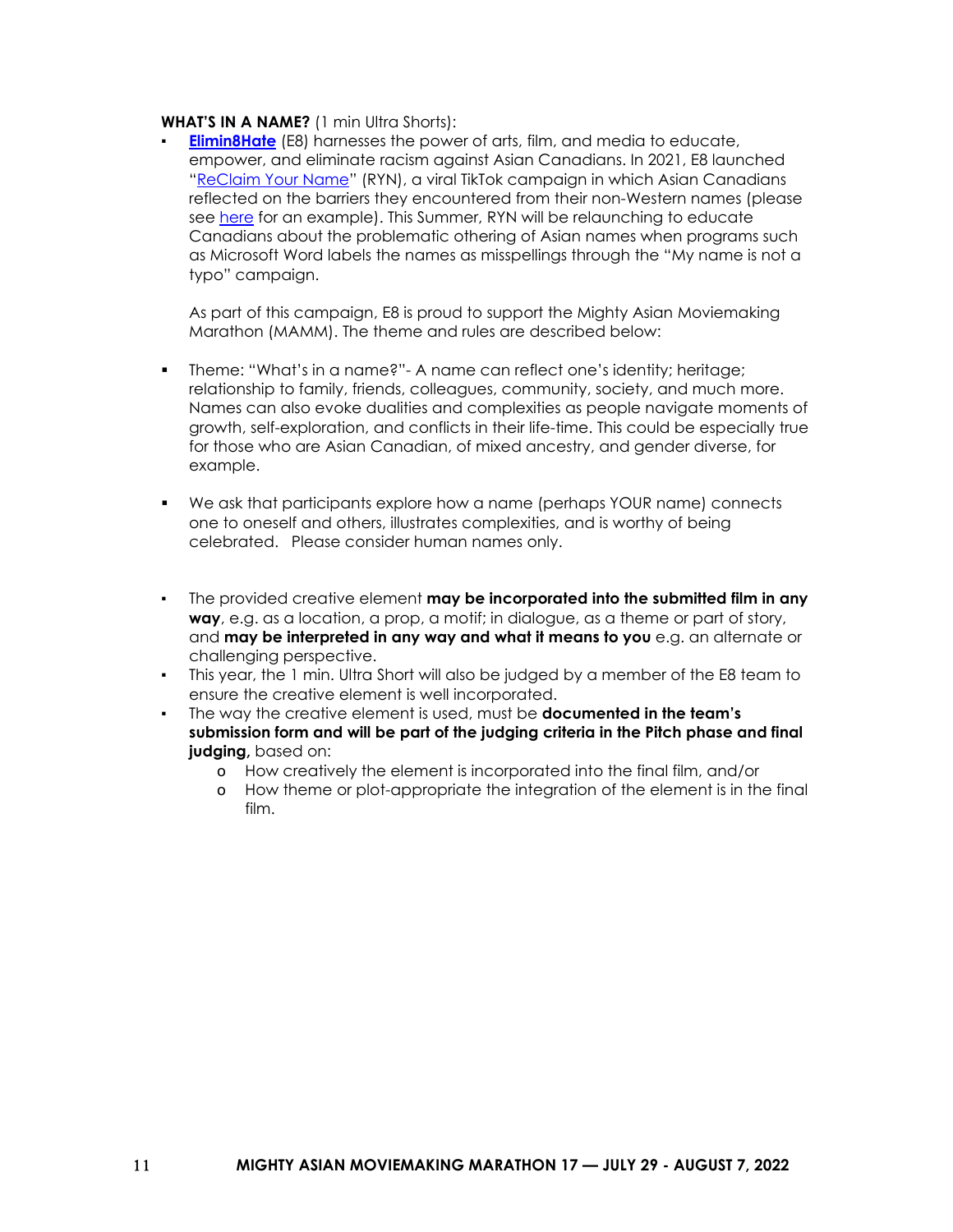## <span id="page-11-0"></span>**VIDEO PITCH GUIDELINES (10 MINUTE CATEGORY ONLY)**

- This video pitch is a short verbal and/or visual presentation of each team's idea for their proposed film.
- Each team can submit only one video pitch.
- **The video pitch must not be longer than 3 minutes or it will be disqualified.**
- In the pitch, start with a slate that introduces yourself and anyone else you are pitching with:
	- Your team name (as provided in your registration), proposed film title
	- Your/your co-pitch members' name(s) and your role(s) e.g. (writer/director/producer)
	- Any other confirmed people you feel will add credibility to your pitch e.g. (actors)
- **Each team must be represented by at least one key creative team member, e.g. Team Leader, Director, Cinematographer, Editor, Writer, Producer.**
- **The pitch must describe the premise, "hook" and essential beats/plot points of the story, and should include the ending of your story.**
- Mention any potentially ambitious elements in your story, e.g. an out-of-country location or scenes involving stunts or a large number of cast/extras, and address them in the pitch (i.e. how will you accomplish the element).
- Explain how you plan to integrate the creative element in the final film.
- If your script is not the original idea of your Writer, Director, or Producer, mention it in your pitch and also mention whether you can provide written permission or documentation giving you the right to use the idea or material in your film.
- **The pitch presentation counts toward a significant percentage of the final score**, reflecting its importance in the film industry as a primary method for filmmakers to attract or secure development financing for a screenplay to be written, or for a film to be produced.

## <span id="page-11-1"></span>**WRITTEN PITCH GUIDELINES (1 MINUTE CATEGORY ONLY)**

- This written pitch is a written and/or visual presentation of each team's idea for their proposed film that must **not exceed one page** single-sided.
- Each team can submit only one written pitch.
- Include the following in the pitch:
	- Your team name (as provided in your registration), proposed film title
	- Yours/your co-pitch members' name(s) and your role(s) e.g. (writer/director/producer)
	- Any other confirmed people you feel will add credibility to your pitch e.g. (actors)
	- Genre
	- What is the story (example: script [follow script format], short synopsis, storyboards, look book, visual look)
	- How do you intend to complete your film?
	- How does your project stand out from other films?
- **Each team must be represented by at least one key creative team member, e.g. Team Leader, Director, Cinematographer, Editor, Writer, Producer.**
- Mention any potentially ambitious elements in your story, e.g. an out-of-country location or scenes involving stunts or a large number of cast/extras, and address them in the pitch (i.e. how will you accomplish the element).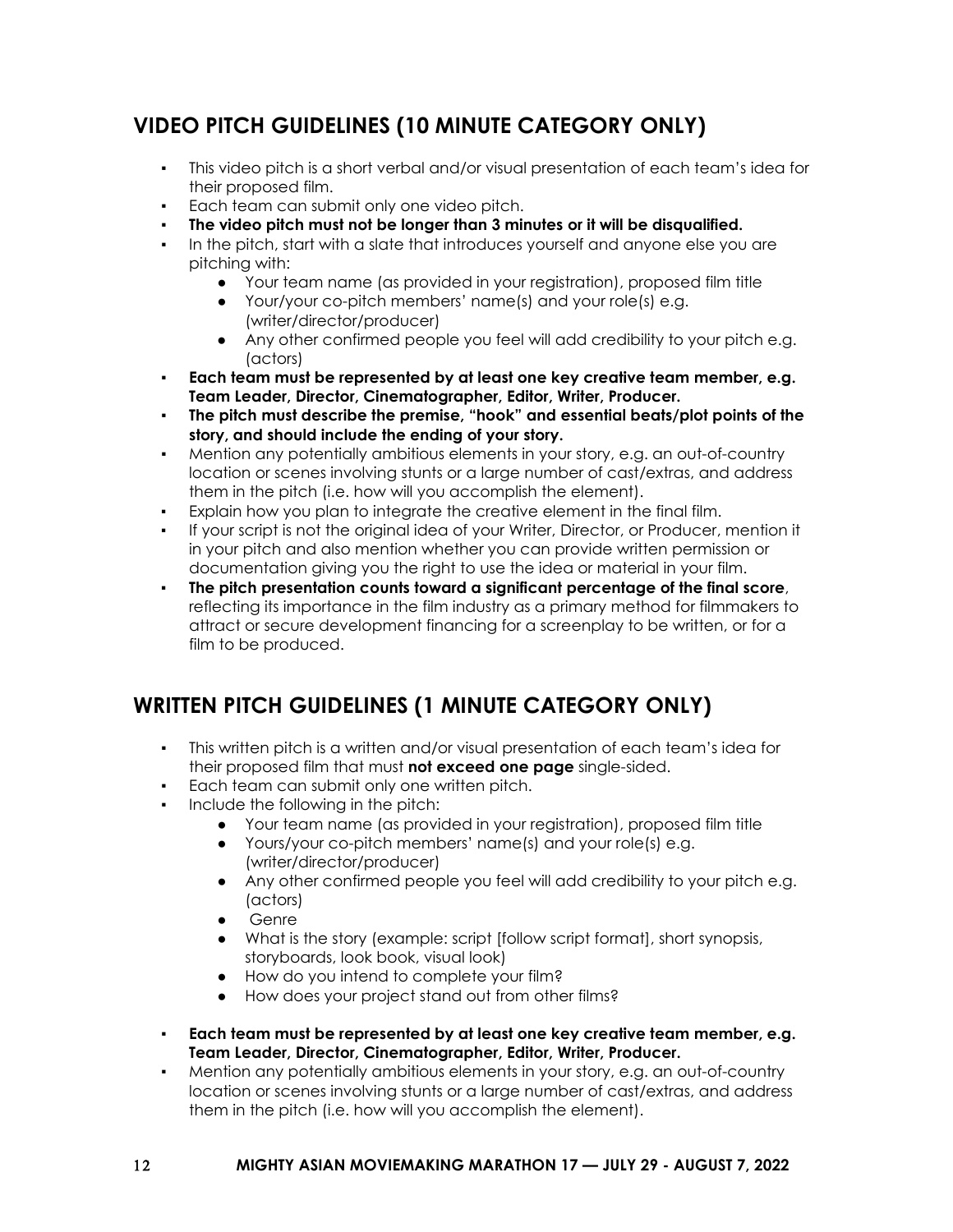- Explain how you plan to integrate the creative element in the final film in the submission form.
- If your script is not the original idea of your Writer, Director, or Producer, mention it in your pitch and also mention whether you can provide written permission or documentation giving you the right to use the idea or material in your film.
- **The pitch presentation counts toward a significant percentage of the final score**, reflecting its importance in the film industry as a primary method for filmmakers to attract or secure development financing for a screenplay to be written, or for a film to be produced.

## <span id="page-12-0"></span>**MARKETING (ALL CATEGORIES)**

- VAFF will promote all films and teams in competition leading up to the MAMM Premiere Gala and Awards Presentation via social media and mass media. Teams are encouraged to assist in the success of activities by providing the following:
	- Social Media handles and hashtags of key accounts & topics in the Submission Form, or emailed to [mamm@vaff.org](mailto:mamm@vaff.org) at any time.
	- Tag @vaffvancouver #VAFF #MAMM17 whenever you post.
	- Movie Poster design created in 300dpi for size 11 x 17" to be used as a key image representing your film in promotional materials.
	- EPK (electronic press kit) for distribution to media outlets.

## <span id="page-12-1"></span>**MAMMENTORSHIP (ALL CATEGORIES)**

- Group workshops will be available to both 10 minute & 1 minute teams at no extra cost. They may be held in-person or virtually via webinars on the weekend of **Saturday - Sunday, July 09 - July 10, 2022.** Agenda will be shared to all teams ahead of the workshop.
- One-on-one mentorship and consultancy will be made available to each selected 10 minute Shorts team by MAMM chosen mentors.
- 1 minute Ultra Shorts teams are not eligible for one-on-one mentorship.

## <span id="page-12-2"></span>**COPYRIGHT (ALL CATEGORIES)**

- Logos, wordmarks, trademarks, trademark names are not permitted in the films (unless they are obscured or blurred out) without submitting written permission by the owners for their use by the paperwork submission deadline.
- Copyrighted music and songs must be accompanied by written permission by the songwriter, band, or rights owners and must be submitted by the paperwork submission deadline.
- The film should be the original idea of your Writer, Director, or Producer:
	- If your film is not based on an original idea, you must provide chain of title documentation when you submit your script, proving that you have the right to use the idea.
	- If you are basing your film on a real person or event, or on a previously published/broadcast/staged work, you must provide proof of written permission when you submit your script, from the person who created the original work or from the organization holding the rights to that work.